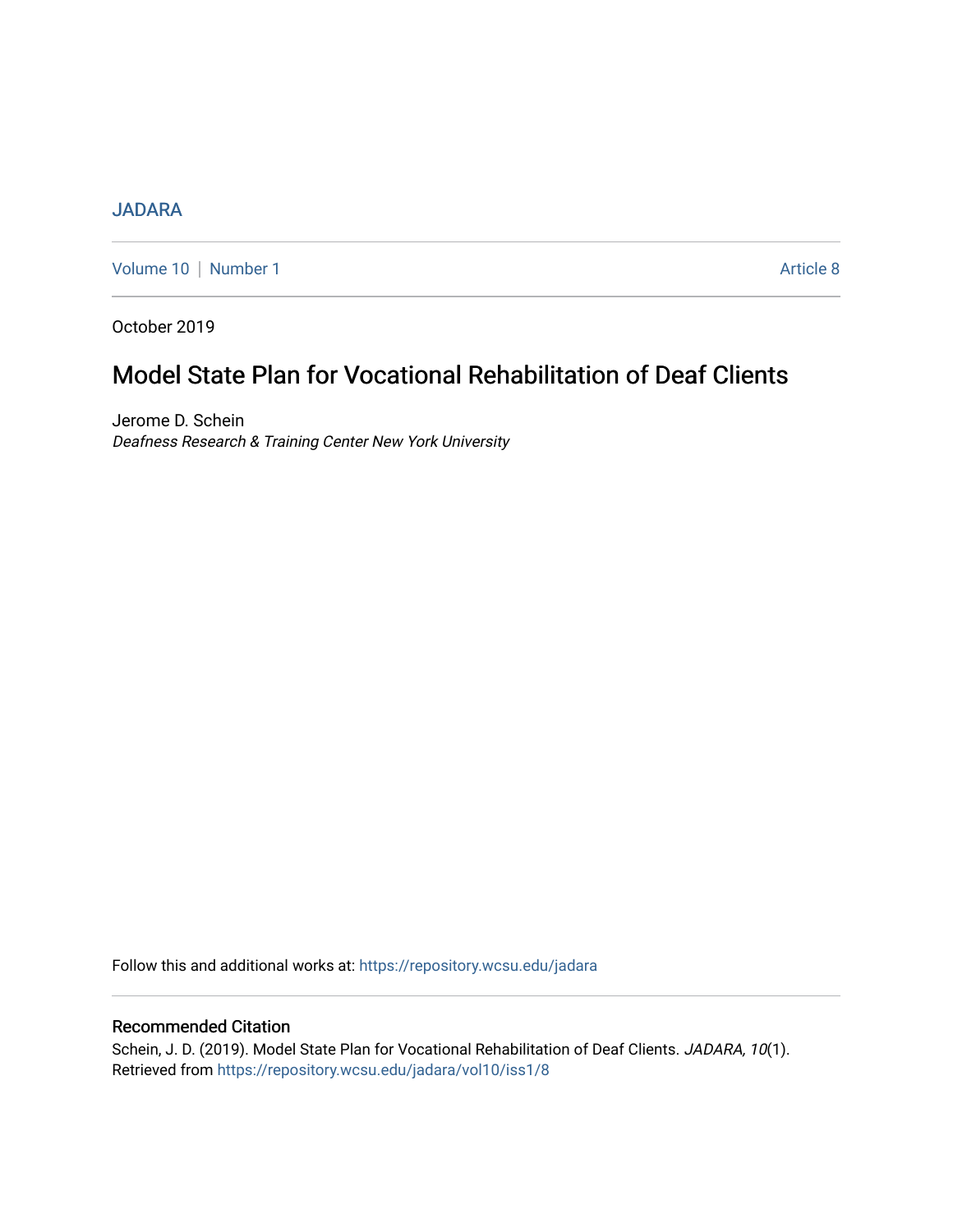## MODEL STATE PLAN FOR VOCATIONAL REHABILITATION OF DEAF CLIENTS

### Jerome D. Schein, Ph.D. Deafness Research & Training Center New York University

The Model State Plan for Vocational Rehabilitation of Deaf Clients (MSP, for short) grew from the dedicated efforts of many experts. Dr. Boyce R. Williams, Director of RSA's Office of Deafness and Communicative Disorders, initiated the program leading to the preparation of the MSP. He saw the need for an overall plan which the states could use to direct their thinking in establishing vocational rehabilitation programs for deaf clients. Further impetus to the writing of the MSP was given by the joint collaboration of CSAVR's Committee on Deafness and the NRA Task Force on Deafness. The two groups met together in September, 1972 and agreed on the value of such an instrument.

The actual writing of the MSP fell upon the shoulders of 16 professionals from federal, regional and state rehabilitation agencies. They spent many hours shaping and reshaping the document which finally appeared as the basis for the Congress on Deafness Rehabilitation in the form of a monograph supplement to the Journal of Rehabilitation of the Deaf (November, 1973). The authors are:

Frank G. Bowe James Hanson Charles R. Ferrell Jack Hutchison F. Terry Kemp Anthony Ruscio Gerald Mann<br>
Richard Melia<br>
Henry C. Warner Ronald Reese Douglas Watson

Francis J. Gattas Henry C. Warner Dale Romesburg Boyce R. Williams

1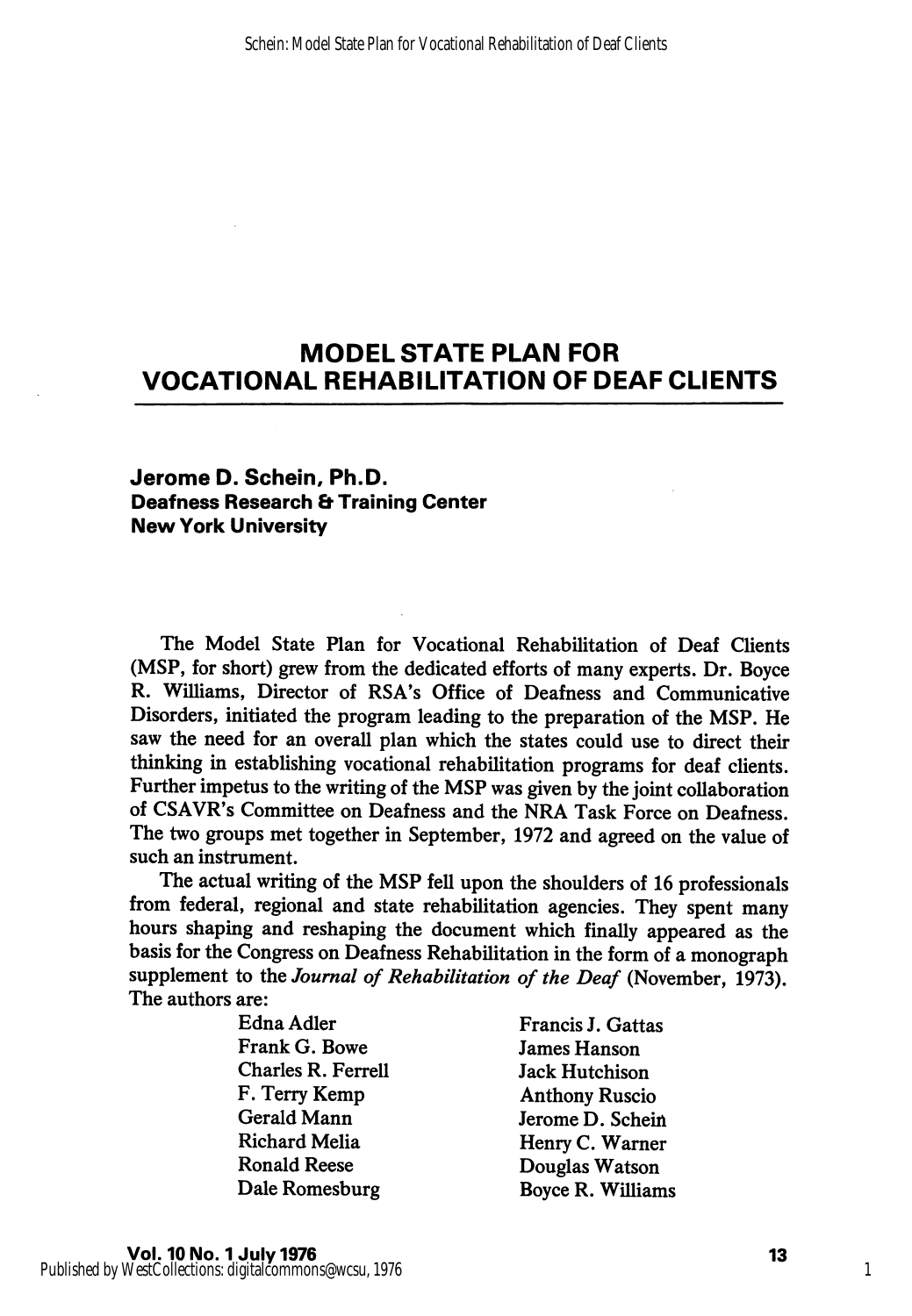#### MODEL STATE PLAN FOR VOCATIONAL REHABILITATION

The MSP provides an outline for your state plan. The model need not, and probably should not, be copied in detail — only followed in general. Conditions in every state differ. Some states already have provisions for services beyond the minimums suggested in the model, and in those cases we are not recommending that they lower standards or reduce services. These same states may find great deficiencies in services previously overlooked. The entire purpose of providing the model plan is to assist each state to prepare and implement satisfactory rehabilitation programming for their deaf people by providing a list of critical points, the suggested minimum standards and a discussion of each.

Dr. Richard Melia has compiled the history of previous efforts to develop statewide planning (Schein, 1973.) His excellent analysis of meetings beginning in the Sixties points to wide areas of agreement. What has kept us, then, from attaining the objectives we all see as desirable? Dr. Melia suggests that basic assumptions were not made explicit. To that point may be added the observed tendency for some of the past conferences to focus upon a few minor disagreements rather than upon the many major agreements. In what follows, I will avoid detail in an attempt to highlight the basic assumptions and to emphasize the generally accepted ideas.

#### I. Philosophy

The MSP puts forth three principles: each asserting the rights of deaf people to a full measure of VR services and, in turn, professing confidence in their ability to profit from such services.

#### II. Population

Essential to rehabilitation planning is careful definition of the population. The MSP has adopted the definition of deafness used by the National Census of the Deaf Population (Schein and Delk, 1974.) A deaf person is considered to be one who cannot hear and understand speech. To account for age at onset — a feature often incorporated in definitions of deafness — a modifier can be used. Thus, those deaf at birth can be called congenitally deaf. Those deaf before speech develops: prelingually deaf. Those deaf before age 19 years: *prevocationally* deaf. These modifiers tend to emphasize the common aspects among all deaf persons, who aggregate about 1.7 million, and all hearing impaired persons, who number about 13.6 million.

The MSP not only attempts to retain deaf people in the broader context of those who are hearing impaired, but also those who have other communi cation disorders. This perspective reminds planners that hearing impairment — of which deafness is the extreme — is the most frequent chronic physical disability in the United States. Programs for deaf clients will accommodate those with lesser degrees of hearing loss, so expanding these programs can be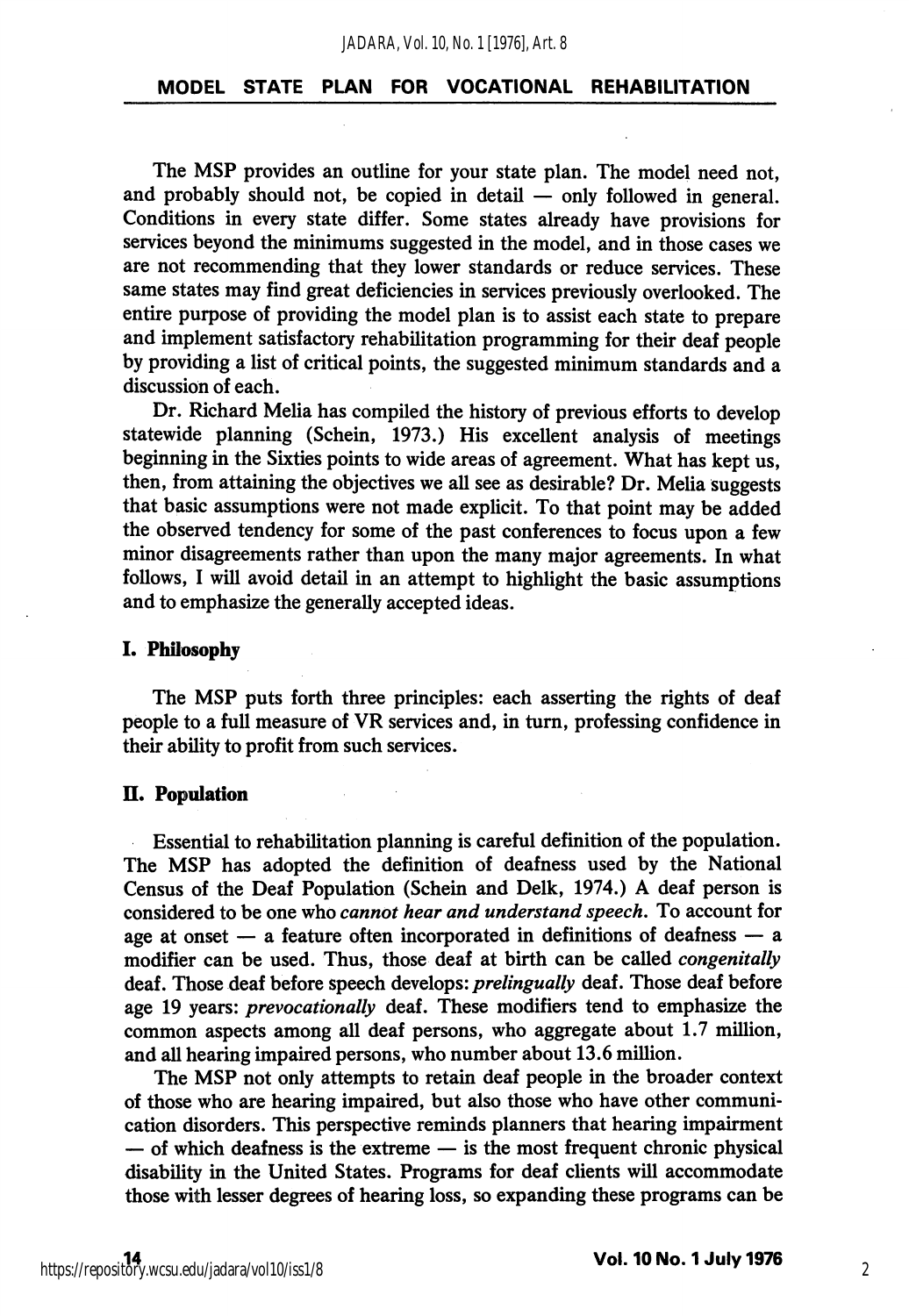justified by the great prevalence of hearing impairments as well as the critical needs of deaf persons.

### **III. Vocational Rehabilitation Process**

At each step in the VR process modifications in procedures are required to meet the problems imposed by deafness. The MSP recognizes these problems and recommends alterations in, and/or additions to, casefinding, intake, diagnosis, evaluation, physical restoration, training, etc. Communi cation demands special skills which can be provided either by counselors who have acquired the manual communication abilities or by interpreters. The cruciality of effective two-way communication throughout the VR process is stressed by the MSP.

## IV. Manpower

The MSP calls for specialists in the state VR program, extending from a statewide coordinator, through counselors, to various paraprofessionals (e.g., counselor aides). The qualifications of these specialists includes a knowledge of deafness and manual communication in addition to the prerequisites commonly expected. Reduced caseloads are also recommended because of the increased time it takes to properly manage the case of an average deaf client.

### V. State Advisory Council on Deafness

To assure the participation of deaf leaders in shaping VR plans and to provide greater visibility within the state VR administration, the MSP proposes the establishment of advisory councils on deafness. The composition of these groups and their position within the organizational structures of the agencies will, of course, vary from state to state. What is important is that a mechanism for active two-way communication be established between VR agencies and the deaf communities they serve.

## VI. Interagency Cooperation

The MSP visualizes the VR agency as the hub around which all services to deaf clients revolve. Since the VR agency cannot itself provide the full range of services, the MSP recommends that it adopt the role of liaison between deaf consumers and the appropriate community resources.

## VII. Special Facilities

Two special service patterns are required to fully meet the needs of deaf clients: (a) coordinating referral-and-counseling centers and (b) adjustment

3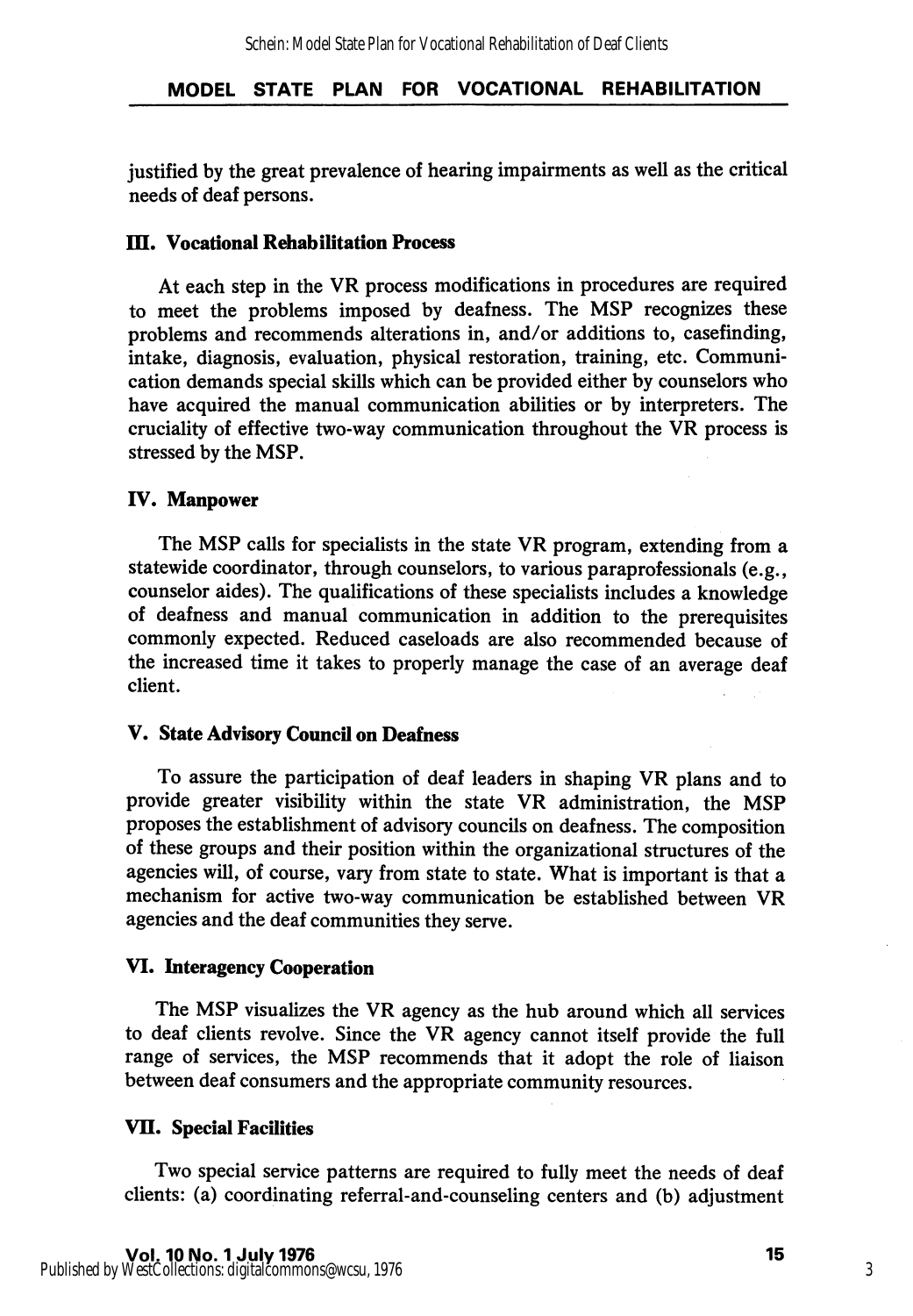#### MODEL STATE PLAN FOR VOCATIONAL REHABILITATION

centers. The former direct deaf persons to the appropriate agencies and assist such agencies in providing the services. The adjustment centers work with those deaf clients requiring extensive efforts to attain even limited objectives. Because of their high cost of operation, such centers may only be feasible on a regional basis, while the coordinating centers should be established in every metropolitan area.

#### VIII. Deaf Community Development

The MSP recommends that VR agencies strive to increase the sophisti cation of the deaf community and to encourage the growth of deaf leadership in rehabilitation. Such efforts are justified by the mandate to provide equal opportunity to every eligible disabled person. In the case of deaf clients, this may mean unusual measures of outreach and advocacy.

#### IX. Communication

The MSP foresees the development of multiple communication linkages — federal, regional, state, local. The key person in the communication network is the state coordinator, acting with the full support of his state director. The only element presently lacking in the system is a national technical-assistance function. Otherwise, the system can be brought into being as the states develop their plans.

#### Summary

The working group which prepared the MSP did not attempt to write a plan that would suit all of the states. Rather, the authors developed a frame of reference upon which you could build a plan for your state. They listed the elements which should be included, but did not specify their implementation. The MSP discusses the issues underlying each component, offers some recommendations as to their adoption, and in some instances, presents alternatives. In short, the MSP is an outline for use in drafting your MSP.

The MSP is a guide. Your attention now must focus on adoption and implementation. Despite the broad support given the MSP by the national organizations which have reviewed it, the MSP will be of no value to deaf people in your state until you adopt a state plan. The state plan you adopt may not — probably will not — be identical to that of any other state. That is not important. What is important is that your state now adopt and implement a state plan meeting, or better yet, exceed the minimums in the MSP.